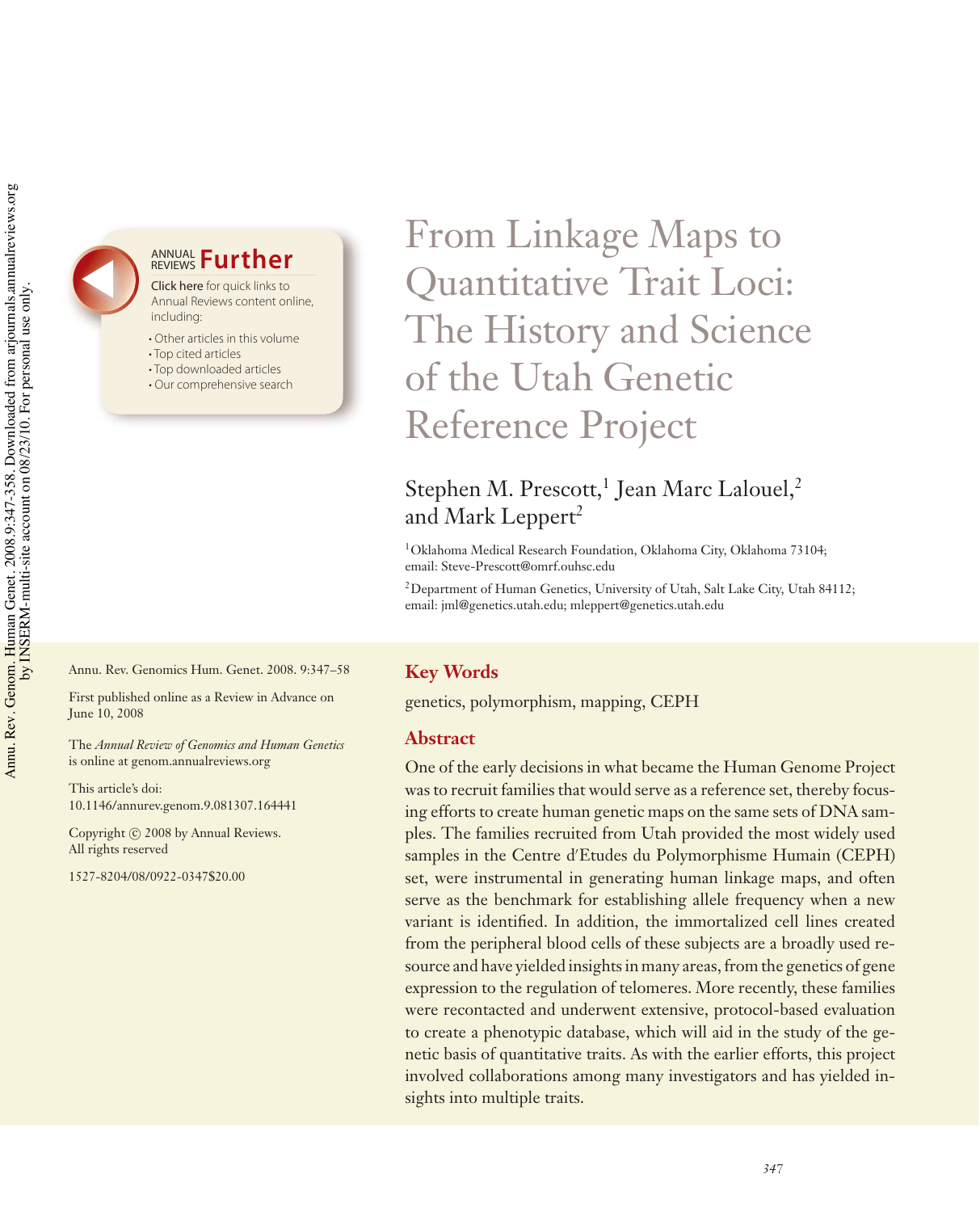### **ORIGINS OF THE HUMAN LINKAGE MAP**

Until the late 1970s, a limited set of protein polymorphisms ( ∼30) was available to perform linkage studies in families in which a single mendelian trait, generally an inherited disorder of metabolism, was segregating (25). Typically, linkage studies relied on the tests of cosegregation between a trait behaving as a single mendelian and a genetic marker; these tests had been developed and first applied by Newton Morton (23, 24). The likelihood of success was low, given the limited coverage of the genome afforded by the markers then available.

New technologies emerging from molecular biology that afford the definition and use of an unlimited number of genetic markers, together with the development of algorithms to model segregation of multiple loci, have revolutionized the field of genetic mapping. A University of Utah–sponsored genetics retreat at Alta Summit, Utah, in April 1978 changed the view of how to approach the creation of a human linkage map and laid the foundation to map systematically the human genome. Discussions at this meeting culminated in the paper by David Botstein, Raymond White, Mark Skolnick, and Ronald Davis (3) in which they proposed the use of randomly derived restriction fragment polymorphisms (RFLPs) to generate a linkage map of the human genome. Because RFLPs had already been identified in human mitochondrial DNA and DNA from several human cell lines (14, 27), the authors predicted that prior knowledge of specific gene sequences was not necessary to generate this type of linkage map. Botstein and colleagues also suggested that only 150 RFLPs were needed to generate the linkage map; however, these RFLPs should be of high quality and be highly informative. To establish linkage at any given locus, Botstein and colleagues calculated that DNA from several hundred individuals was needed and concurred with Thompson and coworkers (28) that DNA collected from multigenerational families was more useful than DNA from nuclear families. Thus, they proposed a blind search for RFLPs

in DNA from healthy individuals in extended Utah pedigrees (3).

The discovery of RFLPs and their use in linkage mapping efforts proceeded at a rapid pace; early successes with well-defined mendelian disorders amply demonstrated the power of the linkage strategy using these markers. Indeed, James Gusella from Harvard Medical School, working with a team from Venezuela (12), found an RFLP on chromosome 4 that linked to the Huntington's disease gene. Additional studies yielded DNA markers in genetic linkage with Duchenne (26) and Becker (16) muscular dystrophies, X-linked retinitis pigmentosa (2), and fragile X–linked mental retardation (5).

## **IMPLEMENTATION OF THE CEPH COLLABORATION**

As multiple genetic research groups became quite active in this area, it soon became apparent that the efficiency of genetic mapping using this wealth of new RFLP markers could be markedly enhanced if these markers were characterized on a common source of DNA. Indeed, genetic linkage relationships between RFLPs developed and genotyped in distinct pedigrees at various laboratories could not readily be assembled into linear genetic maps of the human chromosomes using the pooled genotypic information.

Jean Dausset, who had won the 1980 Nobel Prize in Physiology or Medicine for his work on human leukocyte antigen (HLA) and received a large private donation, proposed in 1983 to develop the Center d'Etude du Polymorphisme Humain (CEPH) (11) as a nonprofit research institute to fill this specific gap. He had conducted his work on histocompatibility antigens and their roles in graft rejection through the participation of dedicated families of volunteers with large sibship size. He understood the value that a common typing panel would have in genetic mapping and wished to contribute his resources to the international scientific community. In concert with Daniel Cohen and Jean-Marc Lalouel, a program was developed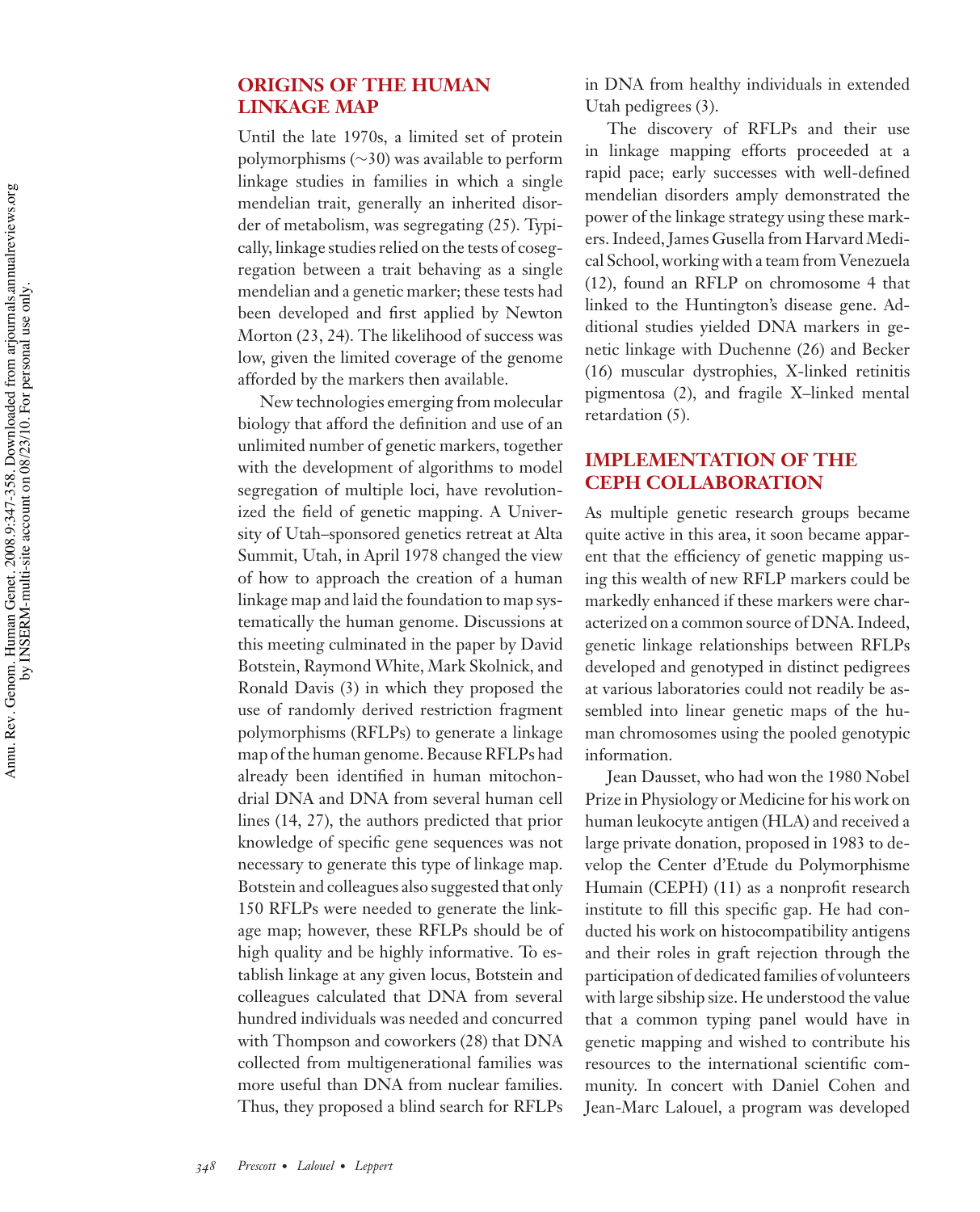Annu. Rev. Genom. Human Genet. 2008.9:347-358. Downloaded from arjournals.annualreviews.org<br>by INSERM-multi-site account on 08/23/10. For personal use only. Annu. Rev. Genom. Human Genet. 2008.9:347-358. Downloaded from arjournals.annualreviews.org by INSERM-multi-site account on 08/23/10. For personal use only.

that began with formal invitations from CEPH to genetic researchers from around the world to participate in the first major collaborative research project in human genetics, the first international genome project. CEPH proposed to act as the centralized clearing house to produce and supply DNA from a common panel of reference families, collate genotyping data from participating laboratories into a central database, and redistribute these data to collaborators.

The key premise that a "human genetic map will be efficiently achieved by collaborative research on DNA from the same sample of families" (8) was enthusiastically endorsed by leading geneticists engaged in gene mapping at the time. Of particular significance to CEPH was the participation of Ray White, one of the authors of the key concept paper that introduced RFLPs to gene mapping (3), and his research team in Salt Lake City. RayWhite had earnestly joined the project with extended pedigrees and kindreds with large sibship size collected in Salt Lake City and was leading a major effort to identify new RFLPs. His participation was crucial for the success of the CEPH initiative. Daniel Cohen and Jean-Marc Lalouel met with Ray White at a Miami Symposium in early 1984. Ray White generously agreed to participate and contribute his family resources as necessary; leading concepts of the collaboration were delineated in this productive encounter. They agreed that specifics of the CEPH operational features would be defined in the course of a meeting of collaborators from the international community sponsored by CEPH in Paris later in the year.

The meeting occurred in Paris on October 20, 1984. A sample of planning notes from Lalouel's notebook is shown in **Figure 1**. Howard Cann had left Stanford University to join CEPH permanently. Scientific, strategic, and logistic issues were discussed and settled in the course of this meeting that set the stage for the future of a most successful international endeavor to generate a linkage map of the human chromosomes. A set of 40 families was selected as a reference panel on the basis of the consensus

that emerged among collaborators. Emphasis was put on nuclear families with large sibships (mean sibship size was 8.3) and their parents, and wherever feasible grandparents would be included because they would provide phase information. The large sibships afforded replication of segregating events within the family and the genetic knowledge of maternal and paternal grandparents provided the ability to determine phase of loci (19, 30). The families consisted of 10 French families contributed by Jean Dausset, 27 families contributed by Ray White, one Amish family, and the two core families from a large Huntington pedigree from Venezuela. The panel, evidently a compromise to achieve overall consensus, was subsequently extended by inclusion of an additional set of 20 Utah families with grandparents, so the latter were available in 44 of these 60 families. This extension was largely justified by the need to refine mapping with enhanced power once linkage with a particular mendelian disorder in select pedigrees was established. The higher the map density, the smaller the interval into which a candidate locus could be narrowed, thereby markedly enhancing the power of positional cloning.

Other elements of the CEPH collaboration were specified at that time, including production and distribution issues for DNA, typing strategies, procedures for data collection and redistribution among collaborators, and protocols for publication. Much of this was briefly described years later in a review article (8).

Following this initial meeting, all reference lymphoblastoid cell lines from members of the panel were assembled and placed in culture at CEPH, DNA was produced in large quantities, and aliquots were forwarded to participating laboratories. In parallel, software was provided to share data through the CEPH database and the LINKAGE computer program (17, 18) was provided to all members to analyze genotypic data upon assembly into a defined format. This major undertaking, which required the establishment of large production facilities at CEPH to store cell lines, expand them in culture, and perform large-scale extraction of DNA,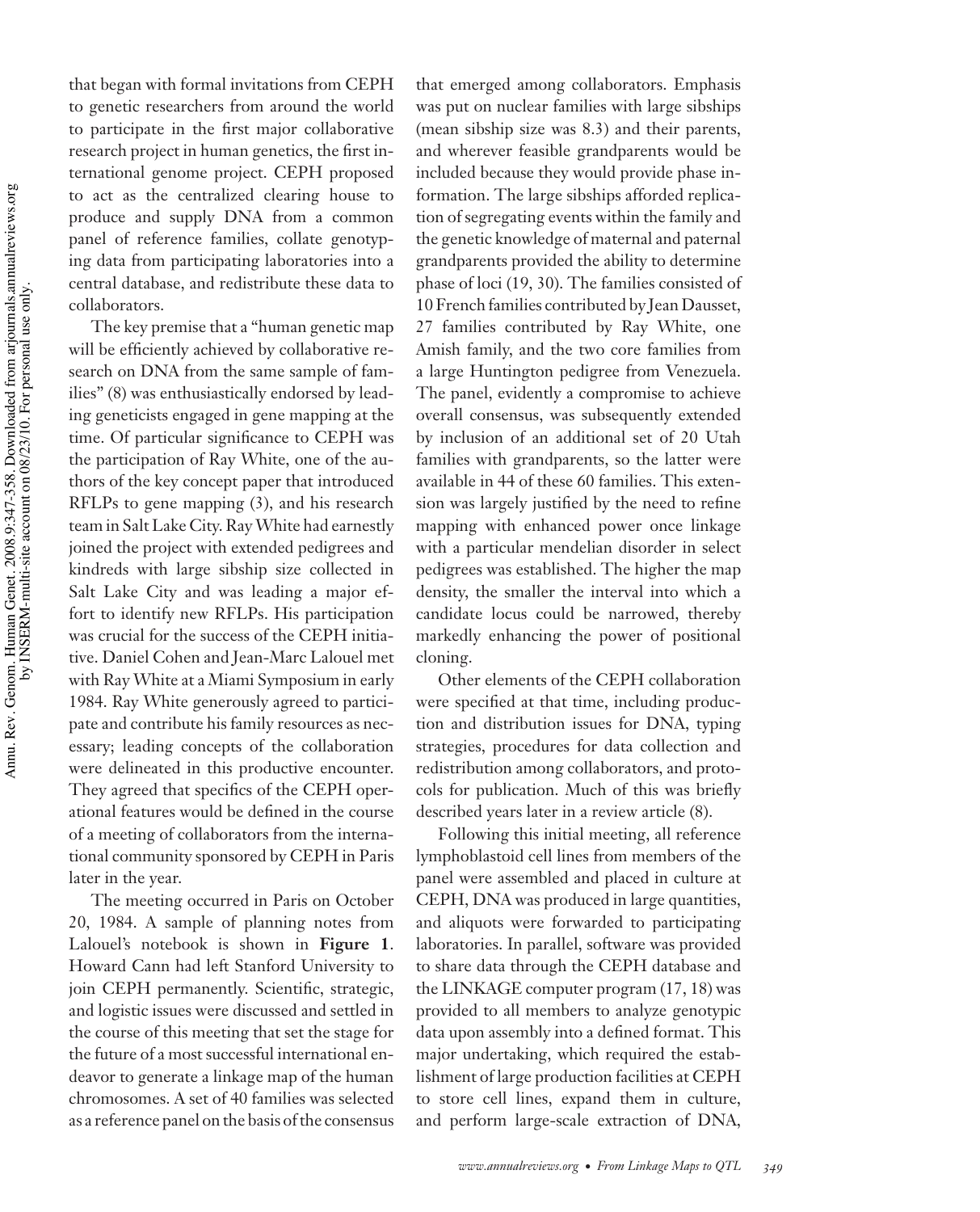1. What apply probability *half labeled* 
$$
\frac{1}{2}
$$
 with *high path small in the high high high high high high high high high high high high high high high high high high high high high high high high high high high high high high high high high high high high high high high high high high high high high high high high high high high high high high high high high high high high high high high high high high high high high high high high high high high high high high high high high high high high high high high high high high high high high high high high high high high high high* 

Original notes from Jean Marc Lalouel's notebook on the planning of the first Center d'Etude du Polymorphisme Humain (CEPH) Meeting. Original notes from Jean Marc Lalouel's notebook on the planning of the first Center d'Etude du Polymorphisme Humain (CEPH) Meeting.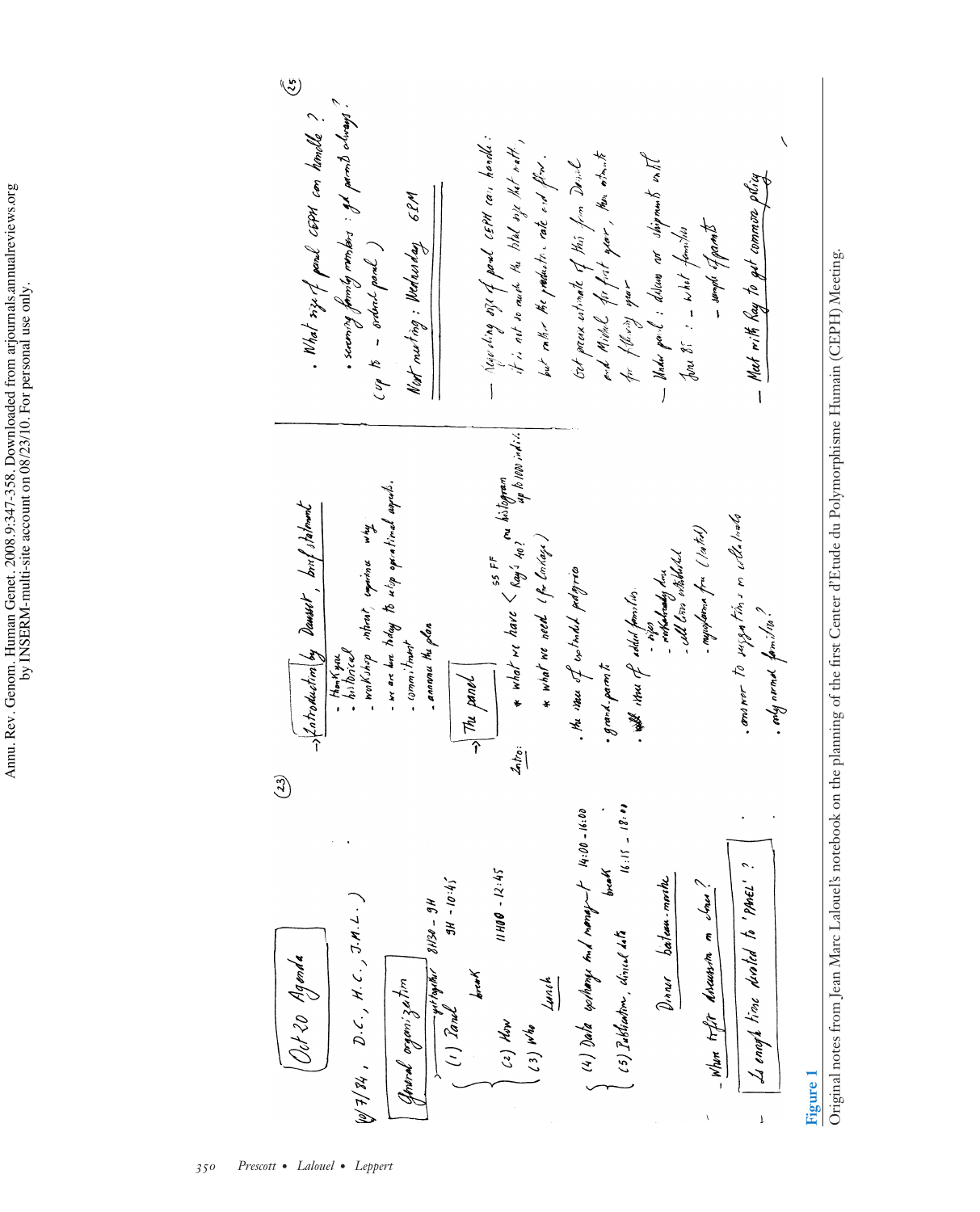proceeded smoothly, and the CEPH community expanded at a rapid pace to include 63 scientific laboratories by 1989.

### **LINKAGE MAPS OF THE HUMAN CHROMOSOMES**

By 1987, with the support of the Howard Hughes Medical Institute, a complete set of genetic maps of the human chromosomes was assembled by Ray White and Jean-Marc Lalouel and their associates in Salt Lake City; these maps were made available to the scientific community in an internally produced mimeograph document handed out prior to publication to scientists participating to the Human Gene Mapping Conference held in Paris in 1987 (31). These maps were subsequently released in formal publications. Another set of genetic maps generated internally at Collaborative Research, Inc. was published independently the same year (9). Many investigators developed and published the results of their own efforts, which were often focused on particular chromosomes where linkage with specific mendelian disorders was established. One of the first comprehensive human genetic maps was published in 1998 (4). This map utilized 8000 microsatellite markers developed by three centers and constructed a map from eight CEPH families. This map further documented the difference in female versus male recombination across chromosomes, and the increased female recombination yielded an overall length (cM) ratio of female to male of 1.6 for autosomes. In 2003 a 3.9-cM resolution map was published using 56 of the CEPH families and nearly 3000 single nucleotide polymorphism (SNP) markers (20). This map compared favorably with other previously published linkage maps and the human physical map. The 3.9-cM resolution map showed broad trends in sex-specific recombination rates across all chromosomes and demonstrated that every autosome showed an increased recombination in females compared with males, whereas the average female-to-male length ratio (1.7:1 cM) varied by chromosome and specific chromosome region.

#### **ACHIEVEMENTS OF CEPH**

In retrospect it is clear that the CEPH project, which arose from the independent initiatives of investigators willing to advance a common goal, was the first successful international genome collaboration. This project markedly accelerated the production of genetic maps, which enabled investigators to map and thereafter proceed toward positional cloning of the unknown genes underlying a host of mendelian disorders. The resource was further enhanced by providing reference lymphoblastoid cell lines from a subset of the CEPH panel to the global scientific community through the Coriell Cell Repository in Camden, New Jersey. Currently, cell lines from 61 CEPH families are available to researchers from the repository. Forty-eight of these are from Utah CEPH families and include parents and for the most part all four members of the grandparental generation. A total of 665 cell lines from the Utah CEPH families are deposited in Coriell, with an average of 8.3 sibs per family. Details for all CEPH families with pedigrees can be found on the Coriell Institute for Medical Research Web site at **http://www.coriell.org.**

The CEPH genotype database V10.0 (November 2004) now contains genotypes for 32,356 genetic markers, 21,480 bi-allelic markers, and 9900 microsatellite markers. This resource has more than 6 million genotypes and is available at **http://www.cephb.fr.**

The CEPH collaboration can claim several long-lasting cultural achievements in science, including a data-sharing strategy among the CEPH collaborators that used a single format and is still in use today. In addition, the ethical standards developed for the treatment of the confidential information for the CEPH families remain intact after 25 years; these standards were such a success that when asked to participate in the next phase of data collection most families readily agreed.

The CEPH panel also facilitated at least two subsequent collaborative endeavors. One consisted of using this genotypic resource to investigate extensive phenotypes of members of the panel as part of the Utah Genetic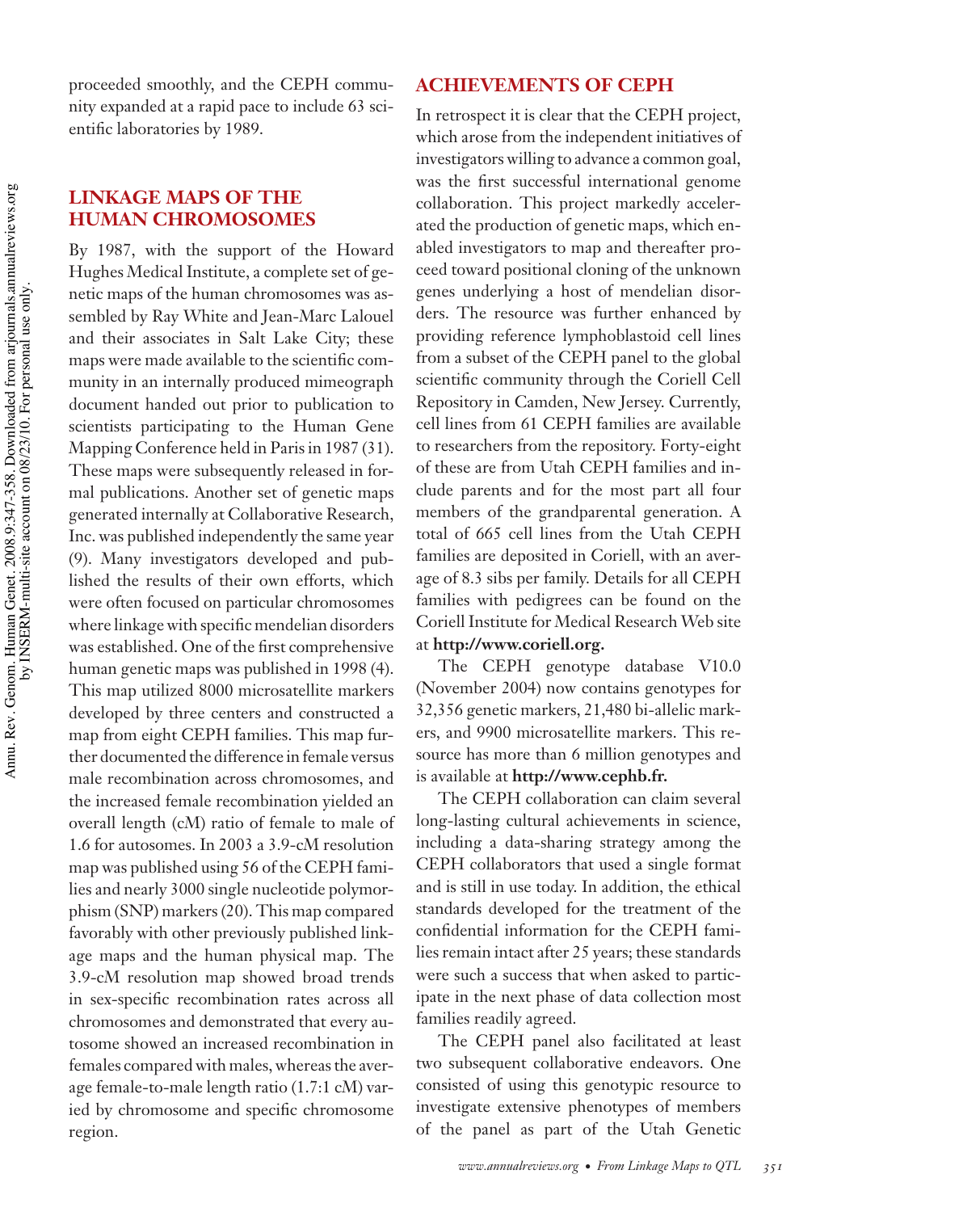Reference Project, described below. The other was to provide the HapMap project with reference sets of offspring and parents trios of Caucasian ancestry (7). The reconsent process of individuals for use of these cell lines in the HapMap project was facilitated by the continual contact of the Utah investigators with the original Utah CEPH families through the Utah Genetic Reference Project.

# **THE UTAH GENETIC REFERENCE PROJECT**

By the early 1990s, genotypic data were known for more than 300 individuals from the 47 original CEPH families from Utah, and linkage maps had been generated for most of the human genome (11). But more value could be extracted from these data through the development of phenotypic information from the panel members that originated from Utah and southern Idaho.

Examination of the original institutional review board (IRB)-approved informed consent documents for these 47 families revealed that family members had provided informed consent to be recontacted for further studies. We decided to capitalize on the plethora of genetic information already obtained from these families and began a process to collect phenotypic data; thus began the Keck/Utah Genetic Reference Project (UGRP). At the time, we reasoned that this type of study at worst would result in a clinical analysis with no molecular basis and at best would provide a powerful tool to begin to understand the genetics of quantitative traits.

Because the original goals of the UGRP project were to identify the genes involved in normal variation in humans and to ascertain the genes involved in the predisposition to common human diseases, this was a high-risk proposal that could not readily be supported through conventional public agencies. In 1995, we sought funding from the Keck Foundation to begin to recontact 16 of the original 47 Utah families.

Initial funding by the Keck Foundation for the first phase of the phenotypic characterization assisted in the development of the infrastructure, the identification of the phenotypic characteristics to be measured, and the determination of the feasibility for such an undertaking. More than 50 local, national, and international scientists and clinicians were recruited during the planning stages for the development of testing and information planning protocols. These collaborators were recruited because they had expertise in ethics and consent issues or in clinically and scientifically relevant fields, including autoimmune, eye, pulmonary, or cardiovascular diseases; metabolic disorders; hematology; speech pathology; neuropsychiatric disorders; or cancer. These collaborators helped to develop an 85-page questionnaire that each family answered, administered and monitored the physical testing of the family members, conducted testing on biological samples, interpreted test data, and analyzed genetic data for linkages with quantitative traits and intermediate phenotypes.

Of the multitude of biochemical, clinical, and physical characteristics that could be measured, a final 180 characteristics were chosen on the basis of ease of data collection, cost of performing the test, clinical significance, and overall scientific interest (**Table 1**). These CEPH families were originally considered 'normal' because they were selected on the basis of the lack of phenotypic symptoms for genetic diseases. However, we did expect that rates of common diseases and traits would be normal in this population.

We initiated the recontact of the original families in 1997. By the time the original families were recontacted and asked to participate, many of the original grandparents had passed away, but a fourth generation had begun. Most families were both eager to participate and to include the fourth generation in our studies.

# **UTAH GENETIC REFERENCE PROJECT FAMILY REUNIONS**

The most efficient method to rigorously collect the data in which we were interested in was to host a reunion of sorts for each participating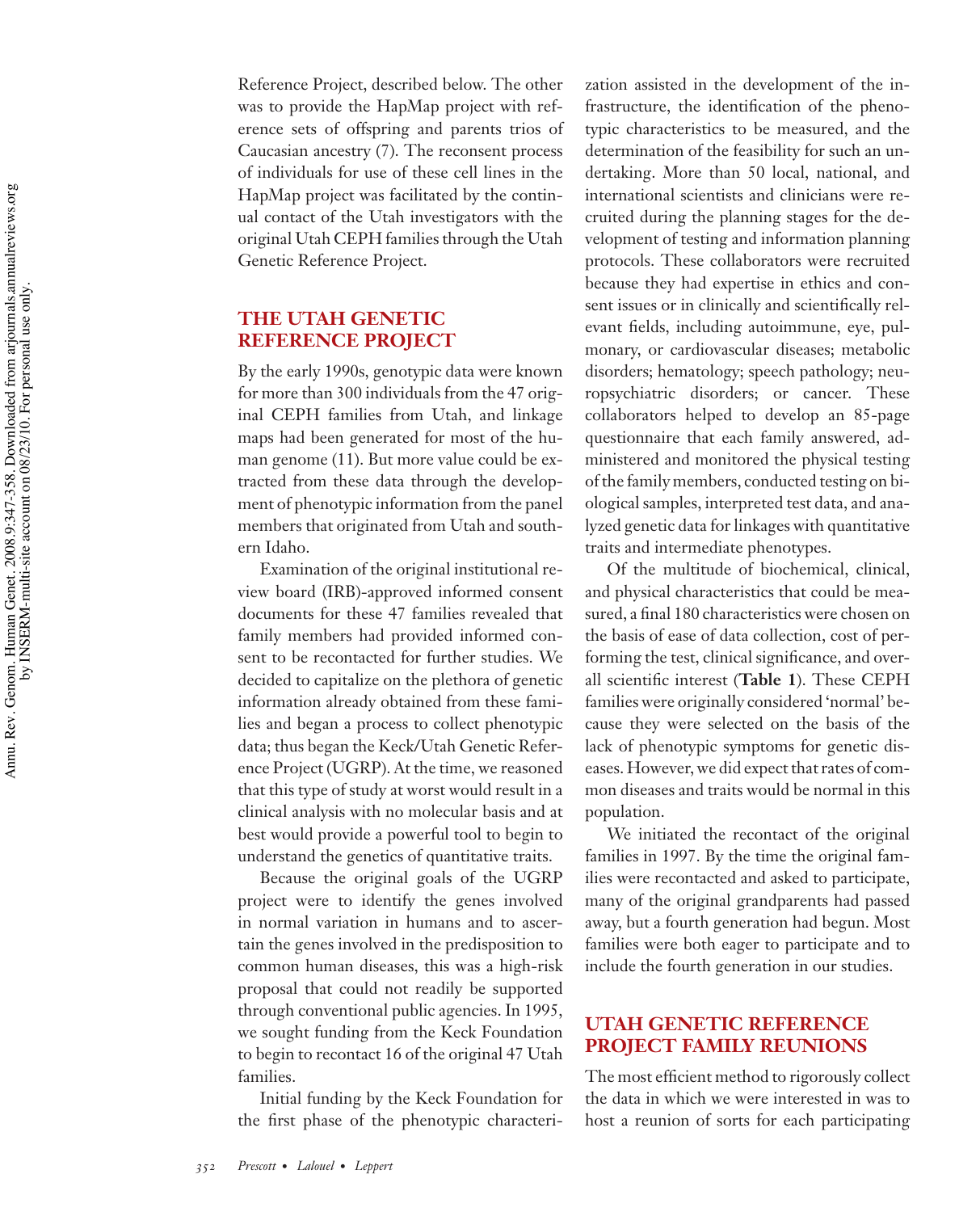#### **Table 1 Phenotypes collected from Utah Genetic Reference Project (UGRP)/Utah Center d'Etude du Polymorphisme Humain (CEPH) families**

| Vital signs at rest                                                                                     |
|---------------------------------------------------------------------------------------------------------|
| Oxygen saturation by pulse oximetry                                                                     |
| Blood pressure/urine and blood hormones and metabolites                                                 |
| Catecholamine metabolism                                                                                |
| Pulmonary function tests [forced expiratory volume (FEV) in one second and forced vital capacity (FVC)] |
| Attention span, attention deficit disorder [test of variables of attention (TOVA) on the computer]      |
| Bone density, indirect muscle mass measurements                                                         |
| Taste and smell                                                                                         |
| Handedness                                                                                              |
| Voice pitch, vocal senescence amplitude, and frequency measurements                                     |
| Audiology testing                                                                                       |
| Facial photography and facial/cranial/cranial 3-D laser scan                                            |
| Dental exam with teeth impressions                                                                      |
| Electrocardiogram                                                                                       |
| Echocardiography                                                                                        |
| Ophthalmological testing, including accommodation and visual acuity                                     |
| Reflectometric assay of skin melatonin content and composition                                          |
| Lipids, lipoproteins by subtype                                                                         |
| Telomere length and aging                                                                               |
| Susceptibility to various common human viruses                                                          |
| Blood coagulation proteins                                                                              |
| White cell subtypes, innate immunity parameters                                                         |
| Personality traits                                                                                      |
| Anthropometric measurements                                                                             |

family. Each family reunion was planned for a weekend. On Friday evening, the family arrived at a Salt Lake City hotel, received dinner, and met with the study coordinator and Drs. Mark Leppert and Andy Peiffer to ask any questions and provide informed consent. On Saturday, the family was transported to the University of Utah General Clinical Research Center and submitted to a day-long collection of quantitative and qualitative data (**Table 1**).We arranged the testing schedule such that fasting blood samples were collected from each family member before 9:30 am, after which the participants were fed breakfast and escorted to the various locations within the General Clinical Research Center to finish their testing. Study collaborators or representatives also attended these clinic days to oversee the collection of the data specific to their respective projects that were outside the scope of our funding. All data collection concluded by 5:00 pm, and family members who were not local residents were provided with an-

other night's stay at the hotel. Collection of all measurements and samples was carried out at the same time and followed an identical protocol for all family visits to ensure consistency in phenotypic measurement between families.

By 1999, we secured a second round of funding from the Keck Foundation to support recontact and data collection for the remaining families that originally participated in the CEPH database. Amazingly, 42 out of the original 47 CEPH families agreed to participate in the UGRP; one family refused to participate and four families were lost to follow-up. Data from the last family were collected in September of 2005. At this time new biosamples collected from fasting family members included plasma and DNA from peripheral blood; no new lymphoblastoid cell lines were established. A set of 537 microsatellite markers was genotyped on these 42 families with high heterozygosity, with an average of 75%, by laboratories at Utah and Marshfield, WI. Very recently, all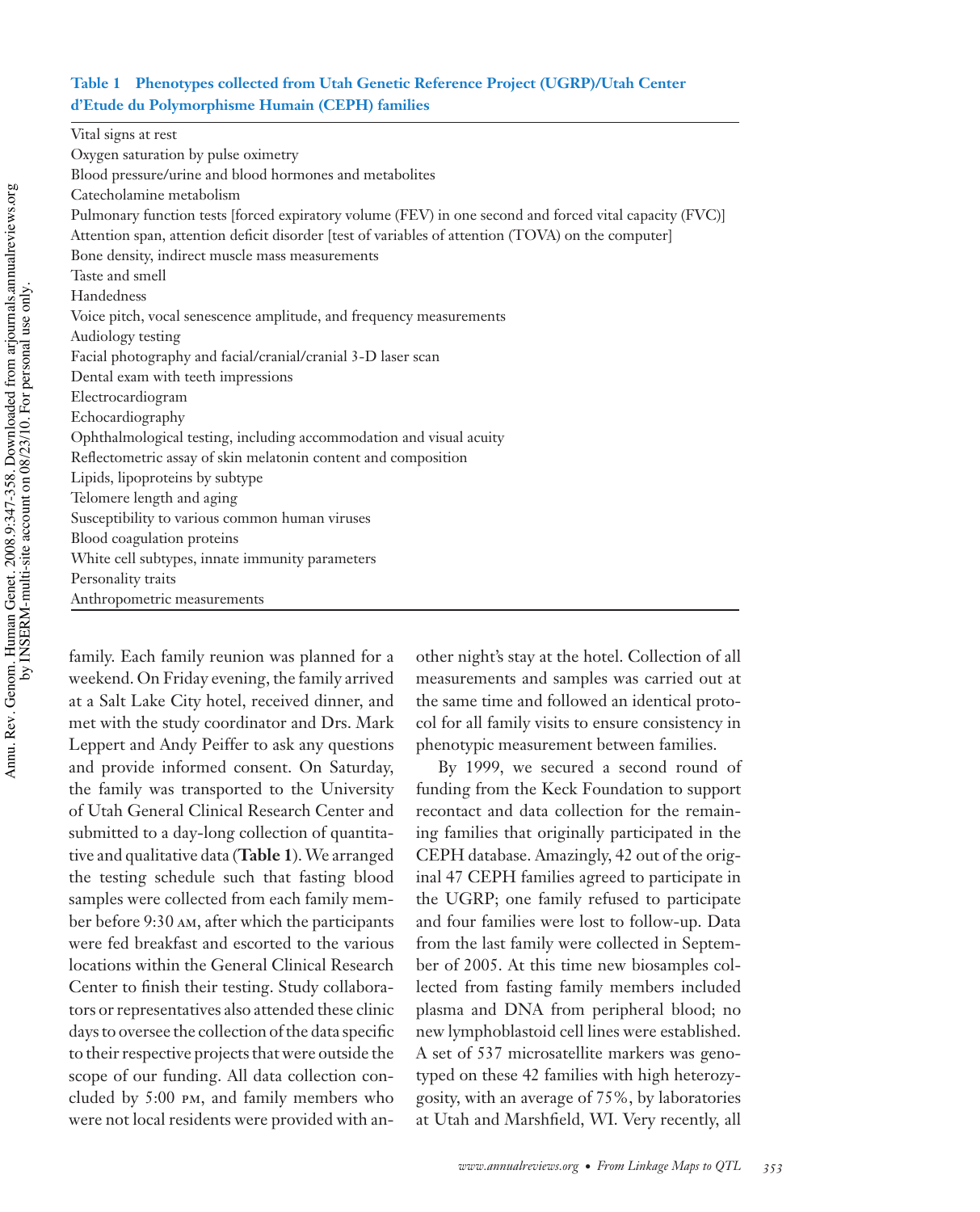#### **Table 2 Heritabilities of selected anthropomorphic measures in 42 Utah Genetic Reference Project families**

| Variable name                        | Heritability |
|--------------------------------------|--------------|
| Body mass index                      | 0.30         |
| Height                               | 0.97         |
| Elbow breadth                        | 0.72         |
| Biacromal diameter                   | 0.76         |
| Biygomatic diameter                  | 0.70         |
| Face height                          | 0.71         |
| Height anterior-superior iliac spine | 0.90         |
| Sitting height/crown-rump            | 0.84         |
| Stature/supine length                | 0.96         |
| Total arm length                     | 0.79         |

members of the three-generation UGRP were genotyped on the Affymetrix SNP array 6.0 chip.

## **HERITABILITY ESTIMATES FROM 42 UTAH GENETIC REFERENCE PROJECT FAMILIES**

Prior to any genetic linkage analysis, we estimated heritabilities of quantitative traits to assess the role of genes for a given phenotype. As an example, **Table 2** provides a list of select anthropomophric measurements that document high levels of heritabilities in the 42 UGRP families. These heritability estimates were computed using the polygenic function available in the SOLAR program (1). All measures were adjusted for gender, age, age<sup>2</sup>, and age<sup>3</sup>. In the following sections, a few practical applications are provided to document the significance and practical usefulness of the UGRP program.

# **MAPPING QUANTITATIVE TRAIT LOCI FOR LYMPHOCYTE SUBPOPULATIONS**

Levels of defined lymphocyte subpopulations are commonly used in the prognosis and monitoring of a variety of human diseases. These subpopulations can be separated readily by fluorescence-activated cell sorting (FACS) using epitopes that tag each subset of cells, affording counts of total lymphocytes, CD4 T cells, CD8 T cells, the CD4/CD8 cell ratio, CD19 B cells, and natural killer cells (21). This investigation was performed in each member of the first 15 CEPH families included in the UGRP project to ascertain the genetic variation among these phenotypes. The calculated heritabilities ranged from 0.46 to 0.61, consistent with a substantial genetic component. To test for major effects, a whole-genome scan was performed that identified significant quantitative trait loci (QTL) on chromosomes 1, 2, 3, 4, 8, 9, 11, 12, and 18. Each QTL accounted for a significant proportion of the phenotypic variance of lymphocyte subpopulations (13). To test whether candidate genes underlying such QTL could be identified, the chromosome 18 QTL for CD4 T cells was selected because it encompasses genes implicated in T cell function, particularly *Bcl-2*. A multiallelic short tandem repeat polymorphism (STR) identified at this locus was used in further tests of association, and high significance was obtained for one allele in this series. This work provided clear proof of principle that QTL mapping could be applied in these families as a first step toward the identification of genes underlying common genetic variation.

# **PHENYLTHIOCARBAMIDE TASTING**

The inheritance of the ability to taste phenylthiocarbamide (PTC) was long considered to be a classical problem in human genetics because it did not quite follow Mendelian rules for a single locus. In the late 1980s some groups suggested that a multifactorial effect could explain the trait. Previous studies analyzed linkage data based on taster versus nontaster status using a demonstrated threshold. These data indicated strong support for linkage to the Kell blood group antigen and other chromosomal regions, working under the assumption of recessive inheritance. UGRP families were asked to taste a range of 14 PTC concentrations starting at 1  $\mu$ M and increasing twofold to 8.54 mM, the results of which were ultimately presented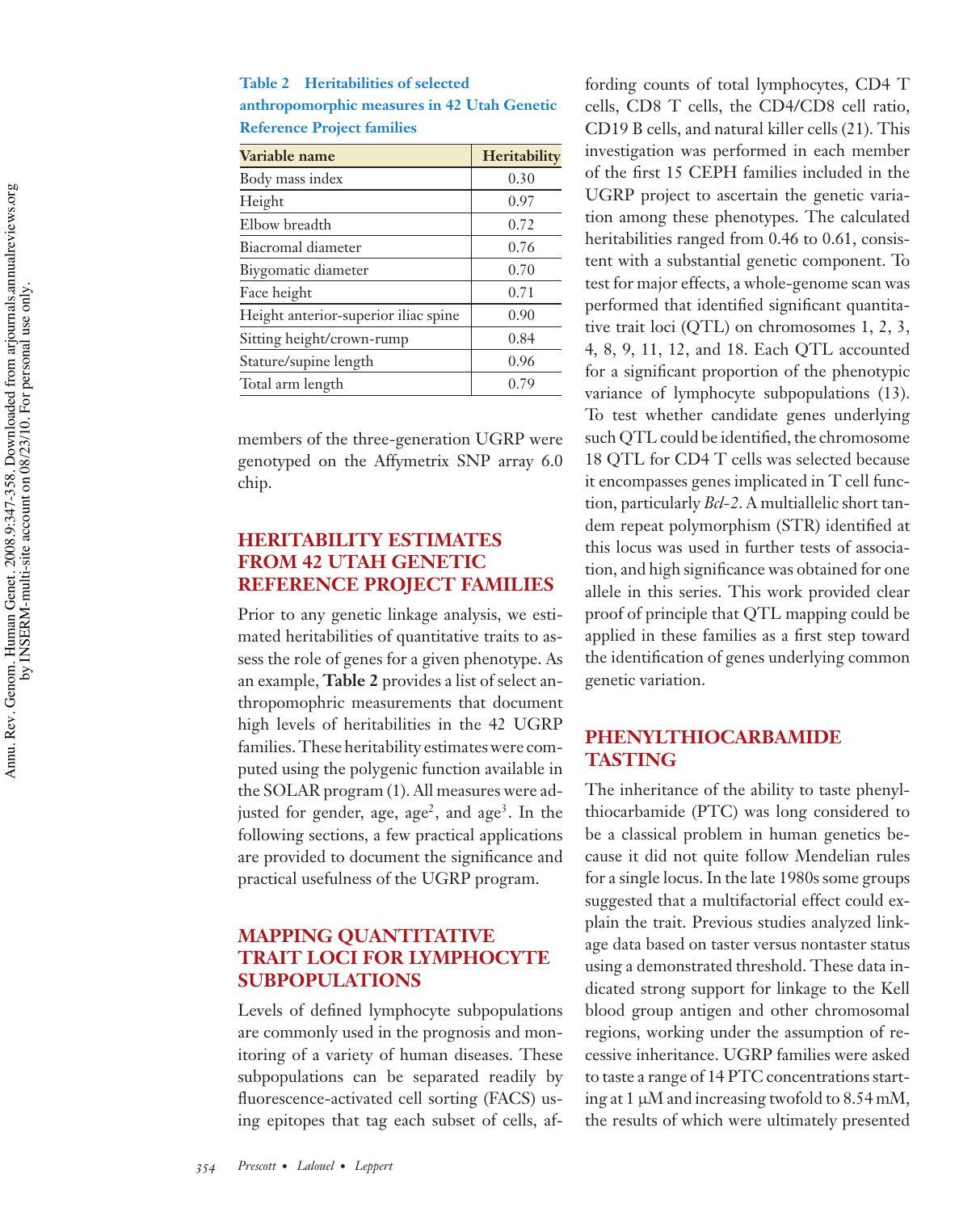as a range of PTC scores from 0 (least sensitive to taste) to 14 (most sensitive). Analysis of the UGRP family members' ability to taste a range of concentrations of PTC indicated a surprising bimodal distribution of PTC scores (means 3.16 and 9.26;  $\chi^2 = 93.27$ , df = 3, P < 0.001). There was considerable variation in this phenotype, and the use of a threshold approach to analyze the data, regardless of where the threshold was placed, would inevitably misclassify some individuals. Linkage analyses using taste sensitivity as a quantitative trait revealed a major locus on chromosome 7q and a secondary locus on chromosome 16p (10). Subsequent to the localization of the major locus and additional fine mapping on chromosome 7q, a gene for PTC tasting was discovered in the families contributing to the linkage signal on chromosome 7q (15). This study identified a small region of strong linkage disequilbrium on chromosome 7q that contained a single gene, the TAS2R taste receptor gene. Further analysis led to the discovery of three missense SNPs that gave rise to five major haplotypes specifically associated with PTC taster or nontaster phenotypes. This study demonstrated the power of these UGRP families in the detection of quantitative trait loci with highly significant logarithm of the odds (LOD) scores even when locus heterogeneity was present. Moreover, the large number of UGRP family members included in the phenotypic test proved to be sufficient for purposes of gene discovery.

## **GENETICS OF GENE EXPRESSION**

Warren and colleagues (29) used vaccine virus vectors for transient induction of HA-8, a minor histocompatibility antigen, in CEPH lymphoblastoid cell lines, followed by detection of the antigen with a cytotoxic T cell clone by standard in vitro cytotoxicity assays. By performing linkage analysis of surface markers on the Epstein-Barr virus (EBV)-transformed cell lines induced by this approach, these authors were able to map genes that control the induction of this histocompatibility antigen.

In a seminal experiment that would lay the stage for subsequent studies, a group led by Vogelstein and Kinzler (32) showed that allelic variation in human gene expression could be unraveled using CEPH reference cell lines as a source. After validation of their approach in a preliminary experiment, they proceeded to screen SNPs for 13 genes using RNA from 96 unrelated CEPH founders. They applied a quantitative assay based on fluorescent dideoxy terminators to quantitate the levels of each of two alleles at each locus. They found that 17 of 37 individuals were heterozygous for any given gene. Significant differences in allelic expression were observed for 6 of the 13 genes studied. They next examined the families of nine individuals who exhibited allelic variation. Three families were informative and displayed expression patterns consistent with Mendelian inheritance. The researchers concluded that*cis-*acting inherited variation in gene expression is relatively common among normal individuals.

Taking advantage of the high throughput afforded by microarrays to investigate gene expression profiles, two groups have independently used part of the CEPH panel to further establish that common genetic variation underlying gene expression could be mapped by linkage analysis. Cheung and Spielman and their associates (22) investigated mRNA from lymphoblastoid cell lines of 14 Utah CEPH families obtained from Coriell. Using Affymetrix Genome Focus Arrays, they characterized gene expression for 8500 genes in 94 unrelated CEPH grandparents and restricted subsequent analysis to 3554 genes that exhibited greater variation between individuals than between replicates. Expression profiling and genotypes at 2756 SNP loci previously mapped in 56 CEPH reference families (20) afforded linkage mapping of 142 to 984 expression profiles, depending on the stringency of the linkage detection test. Linkage occurred with markers in the genomic region both encompassing or not encompassing the gene coding for the transcript examined, suggesting *cis* or *trans* effects. In further tests of 17 genes that exhibited linkage in *cis* under the most stringent conditions,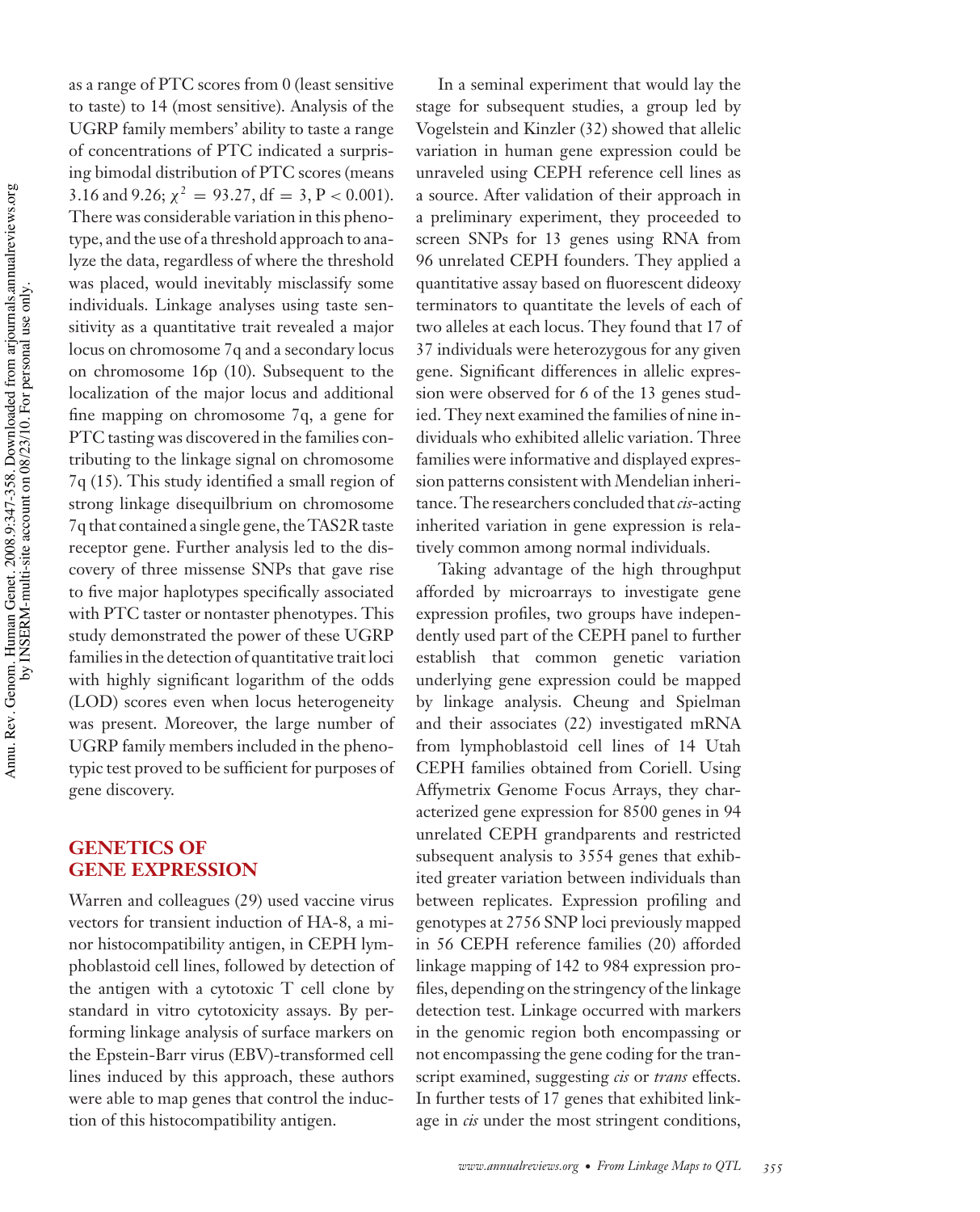SNP typing within or near the target gene revealed significant association by quantitative transmission disequilibrium test (QTDT) in 14 (82%) of these genes, strongly supporting the hypothesis that a common variant in the region accounts for the differential gene expression.

Similar work was pursued by Eric Schadt and colleagues (21) in 15 Utah CEPH families also obtained from Coriell. Expression profiling was performed for 23,499 genes, of which 2430 passed a criterion for differential expression in at least half of the offspring tested. Linkage analysis was performed using 346 autosomal markers obtained from the CEPH database (version 9.0) and yielded significant linkage for 333 to 132 phenotypes, depending on the stringency of the pointwise significance selected. In this study, 13 of the 333 and 25 of the 132 mapped expression profiles could be classified as occurring in *cis*. The differences between the two studies were essentially methodological in nature. Taken together, these data provided strong evidence that common genetic variation underlying gene expression can be detected by linkage analysis in CEPH reference families.

## **AGING AND TELOMERE LENGTH**

A recent study (6) demonstrated a significant association ( $p = 0.004$ ) between telomere length in white blood cells and mortality in people aged 60 years or older. This study utilized biosamples from the original Utah CEPH families and cause of death information from the Utah Population Database and the Social Security death index. Individuals with shorter telomeres had a mortality rate of nearly twice that of those with longer telomeres, and individuals from the bottom half of the telomere length distribution had a heart disease mortality rate that was more than three times that of those in the top half of the distribution. The benefit of continued connection to the families over many decades for aging studies is obvious. Another potential advantage of conducting a long-term longitudinal study with a large cohort of families is the ability to collect DNA samples from individuals over the course of several decades and then compare telomere length decline with mortality.

# **SUMMARY AND FUTURE DIRECTIONS**

The efforts of the Utah Genetics Reference Project have affected multiple areas of genetics. The initial goal, which was to create a resource for the generation of linkage maps early in the human genome project, was successful from the outset. The availability of DNA samples from three-generation families with large sibships and grandparents fulfilled needs throughout the different stages of map making. It was a pleasant surprise that the effort to collect these samples also resulted in additional immediate benefits. Indeed, these individuals, via the DNA samples and the immortalized cell lines they generously contributed, became a worldwide reference resource as investigators seeking to find mutant alleles associated with disease used this set of DNA to determine the frequencies of alleles in a normal population. Subsequently, it was obvious that this was a key resource to be used in the HapMap project.

The initial decision to create immortalized cell lines proved to be prescient as these lines have had multiple uses beyond the initial goal of serving as a permanent source of DNA. The cell lines have been used for studies of the genetic basis for gene expression, tissue transplantation, and genomic stability over time in cell culture, among other efforts.

In the most recent phase of this project, the rerecruitment of the subjects for phenotypic analysis to study the genetic basis of quantitative traits has likewise yielded results that highlight the value of the resource. The approach, which was to make precise measurements according to a rigorously standardized protocol, offered advantages over studies that have used clinical records because the data in those circumstances may be flawed as a result of variation in measurement methods. Additionally, the decision to treat all traits as continuous variables added an important dimension to the power of the project.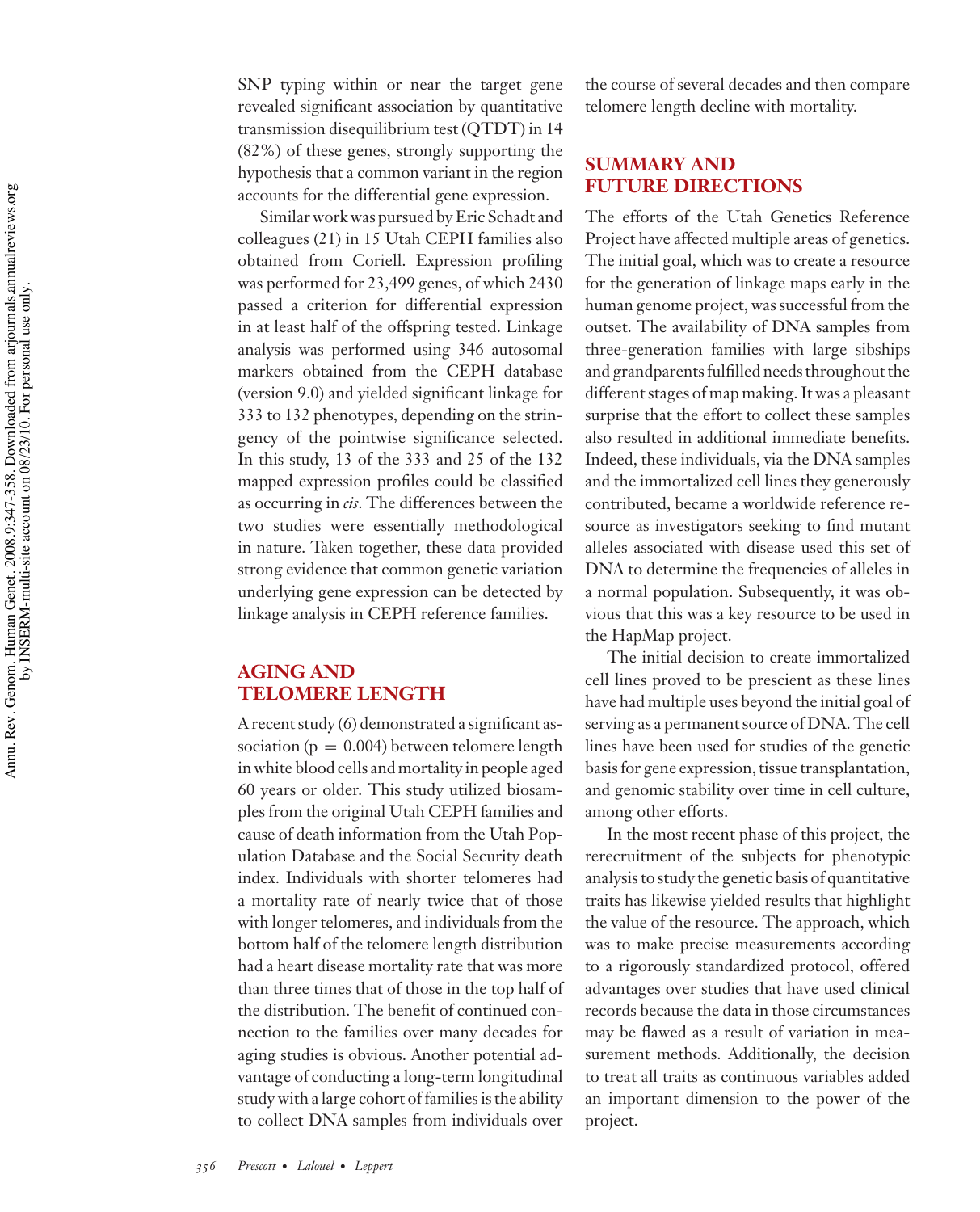One crucial element for the success of this project that has extended for more than 25 years has been the dedicated involvement of the families. It is interesting to note that they are tremendously proud of their contributions. They are informed about the confidential use of their data through regular communications (including a newsletter), and although few if any of them have scientific training, they have followed the studies with interest and pride. Likewise it is a source of pride to the investigators that the confidentiality and privacy of the sub-

jects have been maintained over this long period of time and with many collaborators. This provides reassurance that large scale, longitudinal projects with genetic information can be conducted in a manner that does not harm the participants.

In conclusion, the Utah Reference Genetics Project offers a distinct example of the utility of a long-range, multifaceted study of large multigenerational families to unravel genetic variation underlying health and disease.

#### **DISCLOSURE STATEMENT**

The authors are not aware of any biases that might be perceived as affecting the objectivity of this review.

#### **ACKNOWLEDGMENTS**

The investigation described herein was supported by a Public Health Services research grant to the Huntsman General Clinical Research Center at the University of Utah, grant number M01- RR00064, from the National Center for Research Resources. Research was also supported by generous gifts from the W.M. Keck Foundation and from the George S. and Delores Dore Eccles ´ Foundation. We would like to extend our sincere thanks to all family members who participated in the Utah Genetic Reference Project. Thanks also to Andreas P. Peiffer, M.D., Ph.D., UGRP Medical Director, and Melissa M. Dixon, UGRP Study Coordinator.

#### **LITERATURE CITED**

- 1. Almasy L, Blangero J. 1998. Multipoint quantitative-trait linkage analysis in general pedigrees. *Am. J. Hum. Genet.* 62:1198–211
- 2. Bhattacharya SS, Wright AF, Clayton JF, Price WH, Phillips CI, et al. 1984. Close genetic linkage between X-linked retinitis pigmentosa and a restriction fragment length polymorphism identified by recombinant DNA probe L1.28. *Nature* 309:253–55
- 3. Botstein D, White RL, Skolnick M, Davis RW. 1980. Construction of a genetic linkage map in man using restriction fragment length polymorphisms. *Am. J. Hum. Genet.* 32:314–31
- 4. Broman KW, Murray JC, Sheffield VC, White RL, Weber JL. 1998. Comprehensive human genetic maps: Individual and sex-specific variation in recombination. *Am. J. Hum. Genet.* 63:861–69
- 5. Camerino G, Mattei MG, Mattei JF, Jaye M, Mandel JL. 1983. Close linkage of fragile X-mental retardation syndrome to haemophilia B and transmission through a normal male. *Nature* 306:701–4
- 6. Cawthon RM, Smith KR, O'Brien E, Sivatchenko A, Kerber RA. 2003. Association between telomere length in blood and mortality in people aged 60 years or older. *Lancet* 361:393–95
- 7. Consort. The Int. HapMap. 2005. A haplotype map of the human genome. *Nature* 437:1299–320
- 8. Dausset J, Cann H, Cohen D, Lathrop M, Lalouel JM,White R. 1990. Centre d'etude du polymorphisme humain (CEPH): collaborative genetic mapping of the human genome. *Genomics* 6:575–77
- 9. Donis-Keller H, Green P, Helms C, Cartinhour S, Weiffenbach B, et al. 1987. A genetic linkage map of the human genome. *Cell* 51:319–37
- 10. Drayna D, Coon H, Kim UK, Elsner T, Cromer K, et al. 2003. Genetic analysis of a complex trait in the Utah Genetic Reference Project: a major locus for PTC taste ability on chromosome 7q and a secondary locus on chromosome 16p. *Hum. Genet.* 112:567–72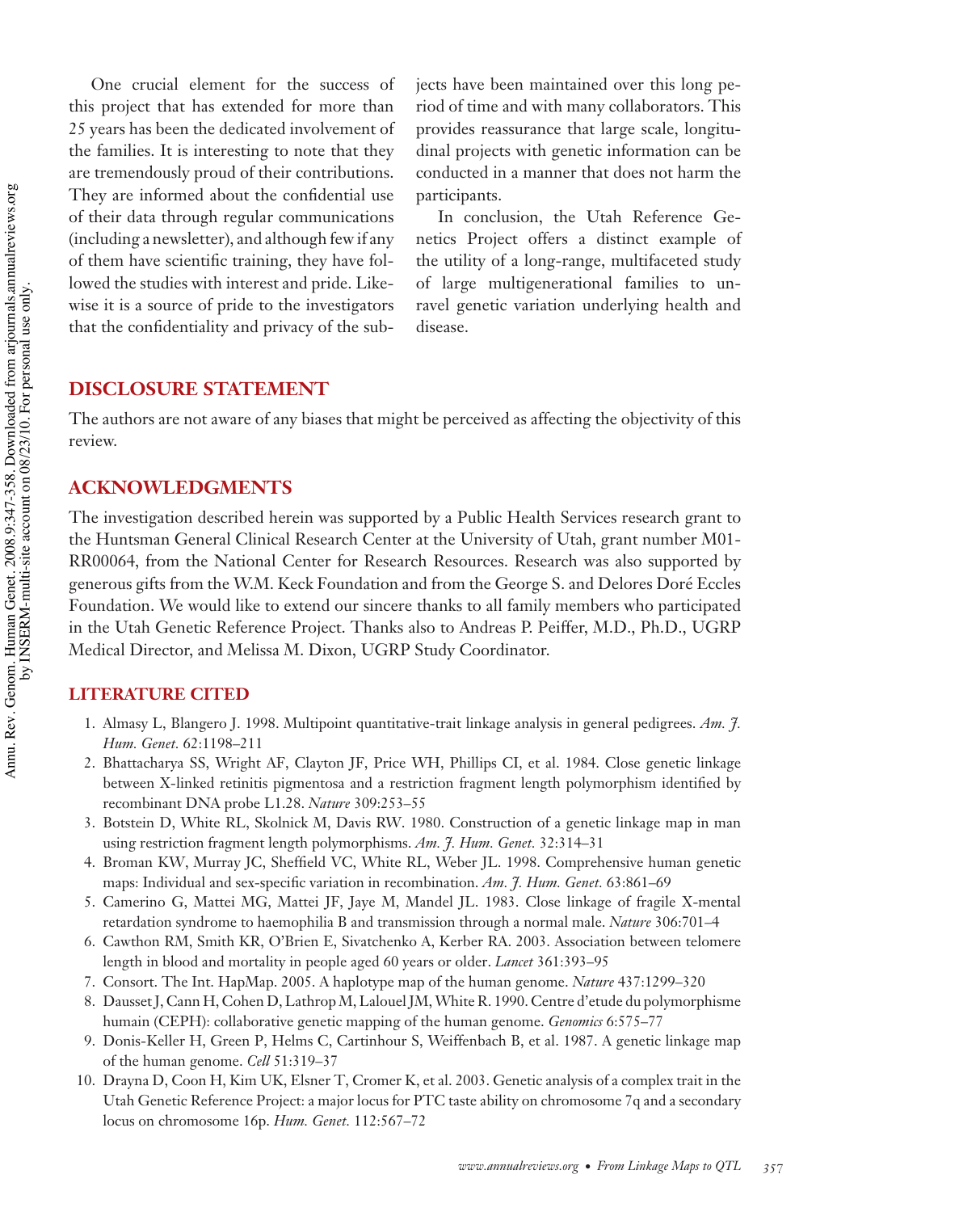- 11. Group, NIH/CEPH Collab. Mapp. 1992. A comprehensive genetic linkage map of the human genome. *Science* 258:67–86
- 12. Gusella JF, Wexler NS, Conneally PM, Naylor SL, Anderson MA, et al. 1983. A polymorphic DNA marker genetically linked to Huntington's disease. *Nature* 306:234–38
- 13. Hall MA, Norman PJ, Thiel B, Tiwari H, Peiffer A, et al. 2002. Quantitative trait loci on chromosomes 1, 2, 3, 4, 8, 9, 11, 12, and 18 control variation in levels of T and B lymphocyte subpopulations. *Am. J. Hum. Genet.* 70:1172–82
- 14. Hutchison CA 3rd, Newbold JE, Potter SS, Edgell MH. 1974. Maternal inheritance of mammalian mitochondrial DNA. *Nature* 251:536–38
- 15. Kim UK, Jorgenson E, Coon H, Leppert M, Risch N, Drayna D. 2003. Positional cloning of the human quantitative trait locus underlying taste sensitivity to phenylthiocarbamide. *Science* 299:1221–25
- 16. Kingston HM, Thomas NS, Pearson PL, Sarfarazi M, Harper PS. 1983. Genetic linkage between Becker muscular dystrophy and a polymorphic DNA sequence on the short arm of the X chromosome. *J. Med. Genet.* 20:255–58
- 17. Lathrop GM, Lalouel JM. 1984. Easy calculations of LOD scores and genetic risks on small computers. *Am. J. Hum. Genet.* 36:460–65
- 18. Lathrop GM, Lalouel JM, Julier C, Ott J. 1984. Strategies for multilocus linkage analysis in humans. *Proc. Natl. Acad. Sci. USA* 81:3443–46
- 19. Malhotra A, Cromer K, Leppert MF, Hasstedt SJ. 2005. The power to detect genetic linkage for quantitative traits in the Utah CEPH pedigrees. *J. Hum. Genet.* 50:69–75
- 20. Matise TC, Sachidanandam R, Clark AG, Kruglyak L, Wijsman E, et al. 2003. A 3.9-centimorganresolution human single-nucleotide polymorphism linkage map and screening set. *Am. J. Hum. Genet.* 73:271–84
- 21. Monks SA, Leonardson A, Zhu H, Cundiff P, Pietrusiak P, et al. 2004. Genetic inheritance of gene expression in human cell lines. *Am. J. Hum. Genet.* 75:1094–105
- 22. Morley M, Molony CM,Weber TM, Devlin JL, Ewens KG, et al. 2004. Genetic analysis of genome-wide variation in human gene expression. *Nature* 430:743–47
- 23. Morton NE. 1955. Sequential tests for the detection of linkage. *Am. J. Hum. Genet.* 7:277–318
- 24. Morton NE. 1956. The detection and estimation of linkage between the genes for elliptocytosis and the Rh blood type. *Am. J. Hum. Genet.* 8:80–96
- 25. Mourant AE, Kopec AC, Domaniewska-Sobczak K. 1976. ´ *The Distribution of the Human Blood Groups and Other Polymorphisms*. London: Oxford Univ. Press
- 26. Murray JM, Davies KE, Harper PS, Meredith L, Mueller CR, Williamson R. 1982. Linkage relationship of a cloned DNA sequence on the short arm of the X chromosome to Duchenne muscular dystrophy. *Nature* 300:69–71
- 27. Potter SS, Newbold JE, Hutchison CA 3rd, Edgell MH. 1975. Specific cleavage analysis of mammalian mitochondrial DNA. *Proc. Natl. Acad. Sci. USA* 72:4496–500
- 28. Thompson EA. 1978. Linkage and the power of a pedigree structure. In *Genetic Epidemiology*, ed. NE Morton, CS Chung, pp. 247–53. New York: Academic
- 29. Warren EH, Otterud BE, Linterman RW, Brickner AG, Engelhard VH, et al. 2002. Feasibility of using genetic linkage analysis to identify the genes encoding T cell-defined minor histocompatibility antigens. *Tissue Antigens* 59:293–303
- 30. White R, Leppert M, O'Connell P, Nakamura Y, Julier C, et al. 1986. Construction of human genetic linkage maps: I. Progress and perspectives. *Cold Spring Harbor Symp. Quant. Biol.* 51(Pt. 1):29–38
- 31. White R, Lalouel JM, Leppert M, O'Connell P, Nakamura Y, Lathrop GM. 1989. Linkage maps of human chromosomes. *Genome* 31:1066–72
- 32. Yan H, Yuan W, Velculescu VE, Vogelstein B, Kinzler KW. 2002. Allelic variation in human gene expression. *Science* 297:1143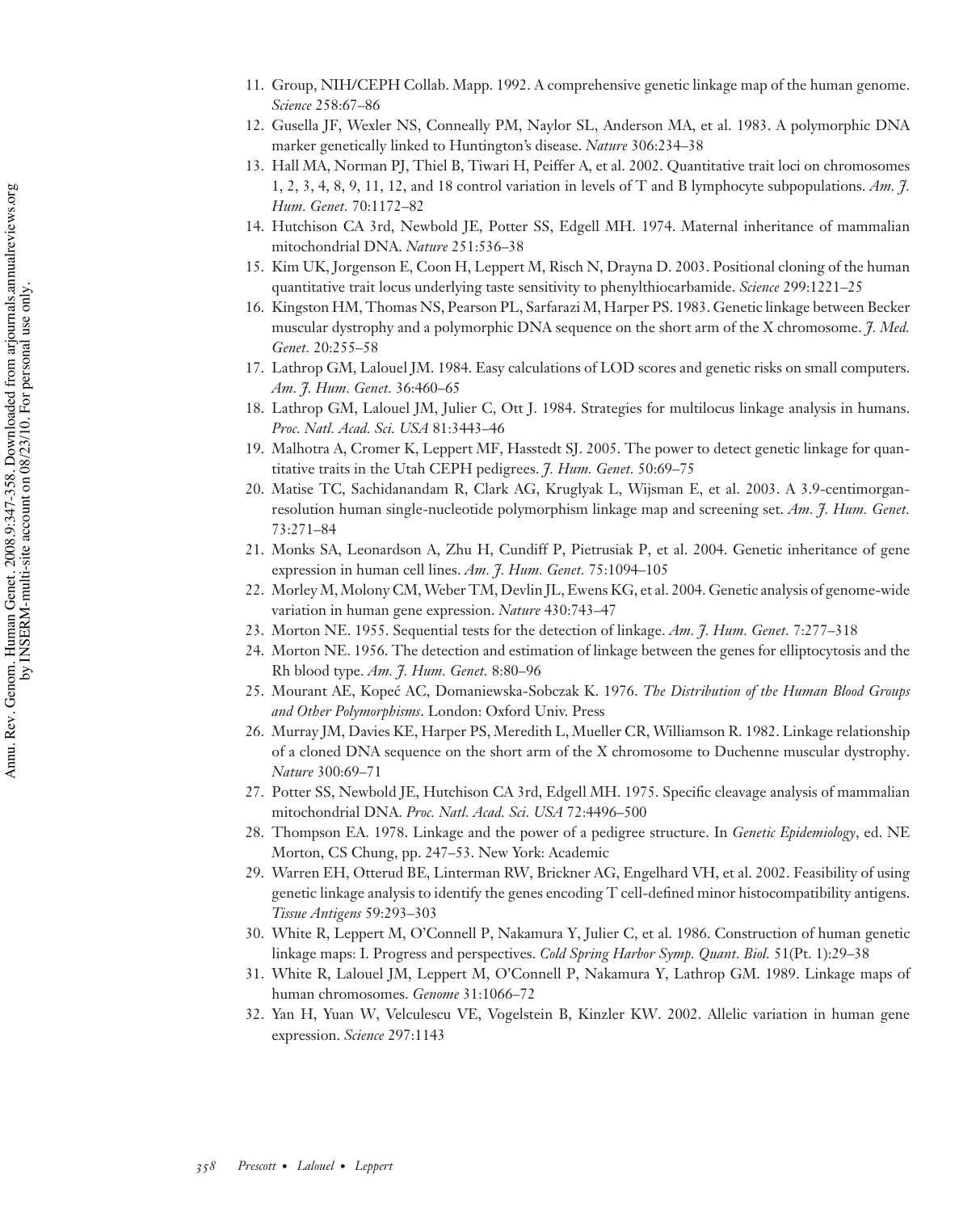# $\overline{\text{R}}$

**Annual Review of Genomics and Human Genetics**

# Contents Volume 9, 2008

| Human Telomere Structure and Biology                                                                                            |
|---------------------------------------------------------------------------------------------------------------------------------|
| Infectious Disease in the Genomic Era<br>Xiaonan Yang, Hongliang Yang, Gangqiao Zhou, and Guo-Ping Zhao 21                      |
| ENU Mutagenesis, a Way Forward to Understand Gene Function<br>Abraham Acevedo-Arozena, Sara Wells, Paul Potter, Michelle Kelly, |
| Clinical Utility of Contemporary Molecular Cytogenetics                                                                         |
| The Role of Aminoacyl-tRNA Synthetases in Genetic Diseases                                                                      |
| A Bird's-Eye View of Sex Chromosome Dosage Compensation                                                                         |
| Linkage Disequilibrium and Association Mapping                                                                                  |
| Positive Selection in the Human Genome: From Genome Scans<br>to Biological Significance                                         |
| The Current Landscape for Direct-to-Consumer Genetic Testing:<br>Legal, Ethical, and Policy Issues                              |
| Transcriptional Control of Skeletogenesis                                                                                       |
| A Mechanistic View of Genomic Imprinting                                                                                        |
| Phylogenetic Inference Using Whole Genomes                                                                                      |